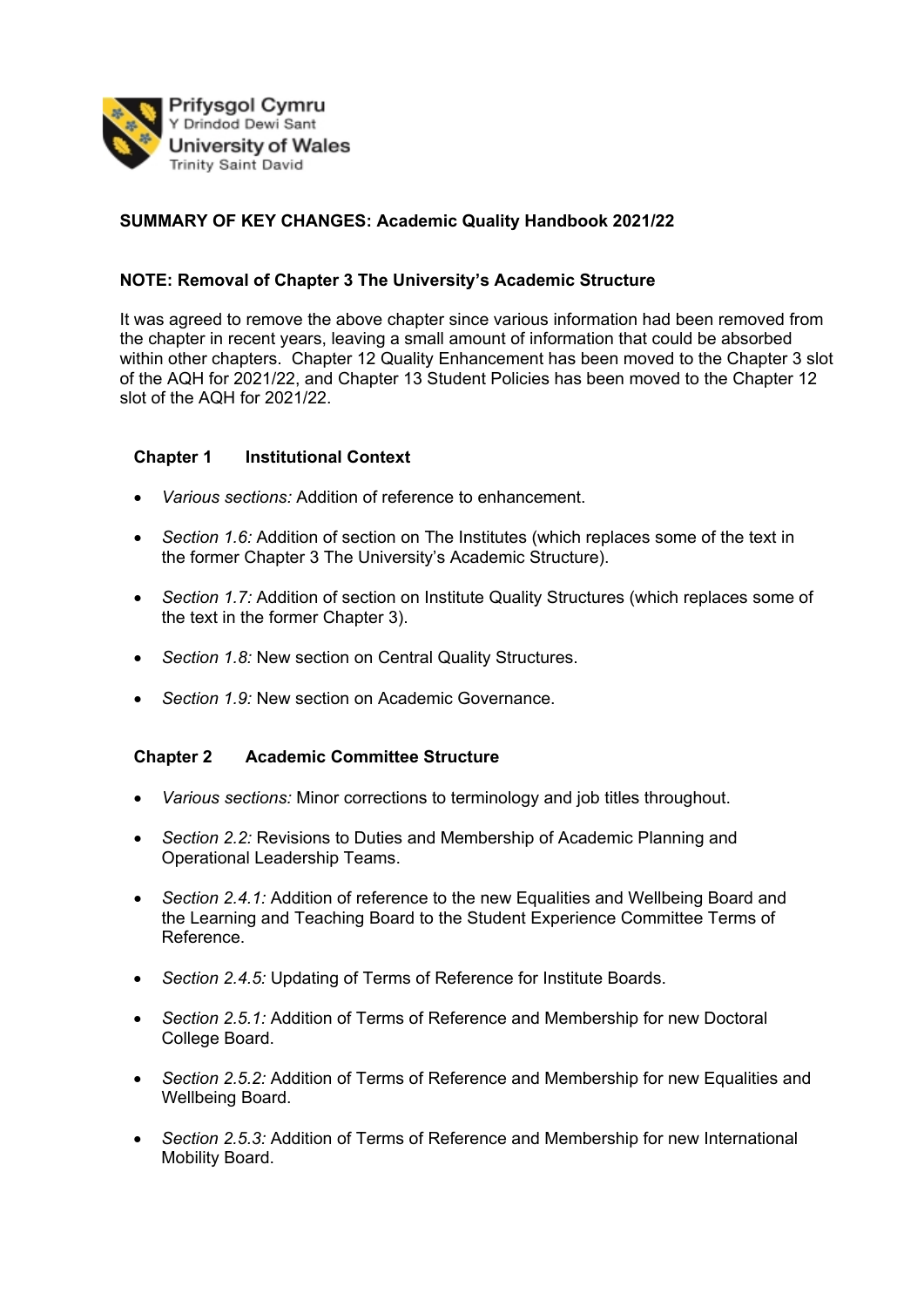- *Section 2.5.4:* Addition of Terms of Reference and Membership for new Learning and Teaching Board.
- *Section 2.5.8:* Addition of Terms of Reference and Membership for the Student Staff Committees (replaces some of the text for the former Staff Student Committees in the former Chapter 3).
- *Section 2.6:* Updating of University Committee Structure diagram.

# **Chapter 3 Quality Enhancement (formerly Chapter 12)**

- *Section 3.3:* Removal of section on feedback and referred to chapter 5.
- *Section 3.6:* Updating of Key Principles and committees, as outlined in the text.
- *Section 3.7:* Change from Enhancement Themes to Enhancement priorities. Removal of text related to enhancement theme. Addition of material on identifying central and Institute enhancement priorities.
- *Section 3.9:* Addition of material on NEXUS Learning and Teaching Framework and enhancement of learning and teaching processes, as outlined in the text.

# **Chapter 4 Programme Design, Approval, Validation, Monitoring and Review**

- *Section 4.2 / 4.3:* Identifying Programme Approval as Stage 1 and Programme Validation as Stage 2 in order to assist staff in understanding the different stages of the processes.
- *Section 4.5.2:* Addition of statement that Programme Teams must work with the Apprenticeship Unit in relation to ascertaining the requirements of the appropriate apprenticeship standards.
- *Section 4.6.14:* Addition of requirement for the Academic Discipline Annual Monitoring Report to confirm that engagement with professional units has taken place on issues raised within the programme cluster reports.
- *Section 4.6.15:* Addition of opportunity for Institutes to reflect in their Institute-level Annual Monitoring Report on any actions that need to be taken in regard to the Institute's portfolio of programmes.
- *Section 4.6.17:* Addition of new programme areas to a Discipline or Institute to the list of programme cluster reports to be sampled at the Academic Standards Committee's Annual Monitoring Meeting, and removal of wider sampling criteria.
- *Section 4.7.5:* Confirmation that Programme Teams must submit a proposal for a Major Modification (Appendix PV1a) before commencing work on the draft programme documentation if they wish to change a title of an existing programme as part of a revalidation process and use the new title for advertisement and enrolment.
- *Sections 4.8.11-4.8.16:* Significant changes to the processes for Suspension or Withdrawal of Programmes of Study, as outlined in the text.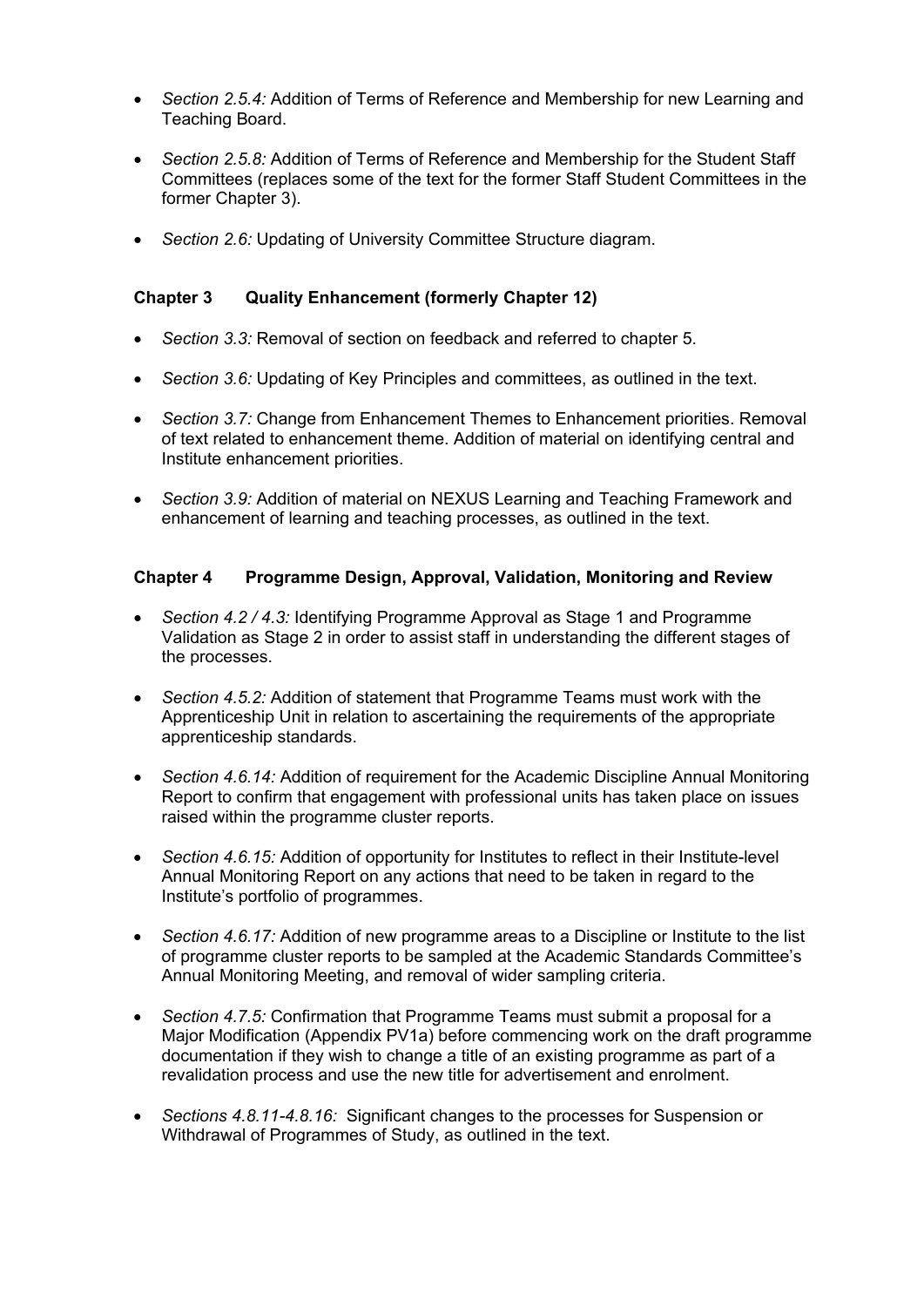• Additionally, alongside Chapter 4, the Academic Office has developed a paper entitled Developing and Enhancing the University Portfolio, setting out a new approach to approving, developing, supporting and reviewing the Academic Provision of the University. This paper was discussed with the working group for Chapter 4 and further work is required, but the current draft is presented for consideration by ASC.

# **Chapter 5 Student Engagement, Representation and Support**

- Section 5.2: Addition of reference to relevant strategies.
- *Section 5.*2 *(removed):* Removed section on Feedback.
- *Section 5.5.2 (removed):* Moved section on Prevent to Chapter 12.
- *Section 5.5:* Substantial revision to principles in relation to student support, as outlined in the text.
- *Section 5.7:* Addition of statement on partnership with the Students' Union, as outlined in the text.
- *Section 5.8:* Significant revision to the principles in relation to student engagement.
- *Section 5.9:* Addition of principles in relation to academic representation, as outlined in the text.
- *Section 5.10:* Revision of principles in relation to Feedback, as outlined in the text.
- *Section 5.10 (2):* Addition of definition of types of feedback (academic and student experience feedback), as outlined in the text.
- *Section 5.10.1:* Addition of principles in relation to academic feedback, as outlined in the text.
- *Section 5.10.2:* Addition of principles in relation to student experience feedback as outlined in the text.
- *Section 5.9.1 (removed):* Safeguarding Forum moved to Chapter 2
- *Section 5.9.2 (removed):* Staff Student Committees (renamed Student Staff Committees) moved to Chapter 2.

## **Chapter 6 Taught Award Regulations**

- *Section 6.1.2:* Further clarification regarding semesters/trimesters and terms.
- *Section 6.2.7:* Addition of new Honours Degree awards of BMus and LL.B.
- *Section 6.3.1 (4):* Addition of reference to non-degree short courses.
- *Section 6.3.2 (6) (7) (9):* Addition of references to expectations in relation to students completing their programme within the usual time limit and when students require an adjustment to the maximum time limits for an award.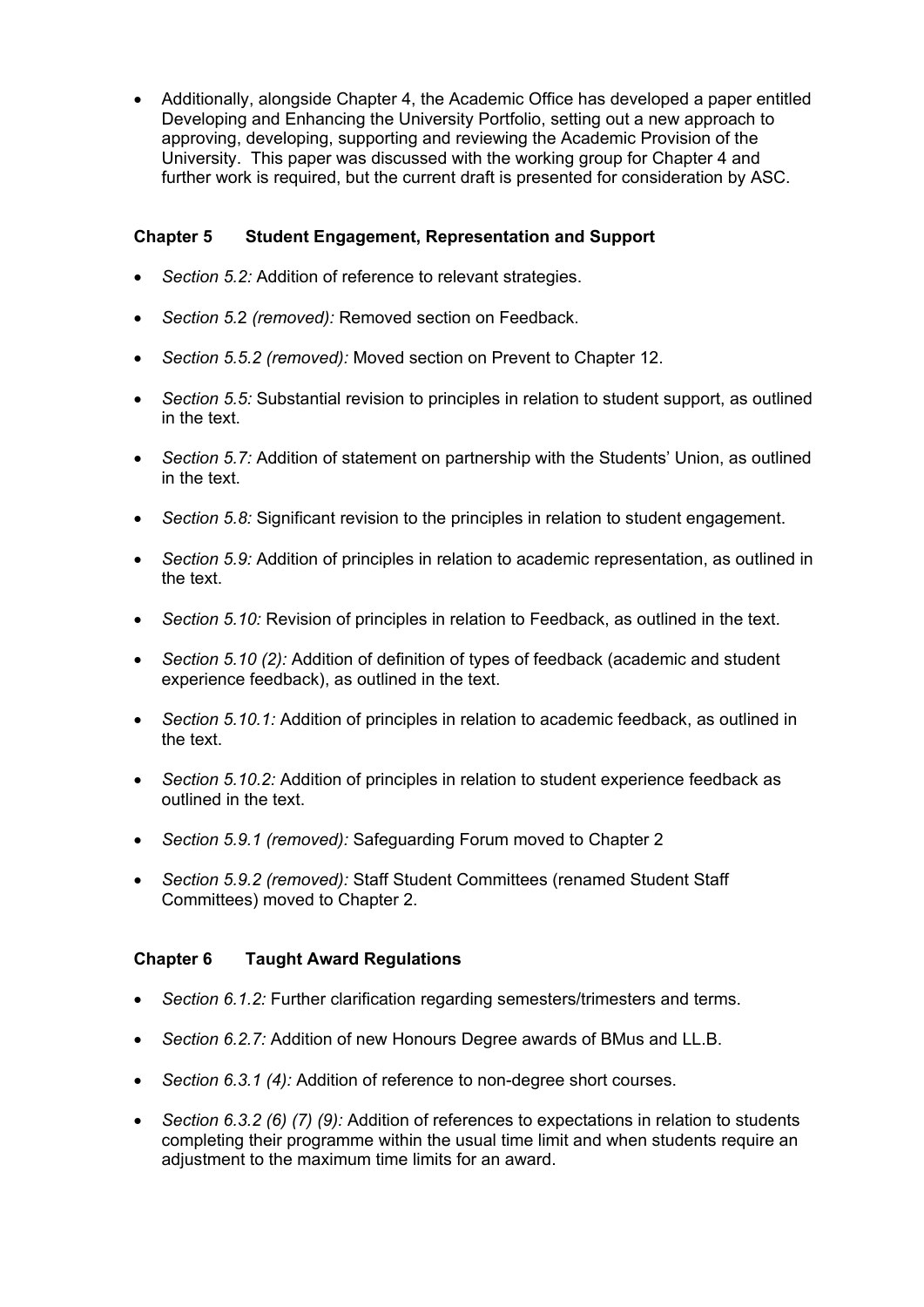- *Section 6.5.3.3 (4):* Removal of reference to the student having to attempt each of a module's assessment components as one of the criteria for condonement.
- *Section 6.5.5 (11):* Addition of method for calculating the average for purposes of Award Classification under Contingency Regulations Addendum.
- *Section 6.6.4 (3):* Removal of reference to the student having to attempt each of a module's assessment components as one of the criteria for condonement.
- *Section 6.6.7 (12):* Addition of method for calculating the average for purposes of Award Classification under Contingency Regulations Addendum.
- *Section 6.6.8:* Addition of new section referring to the regulations for the National MA Education.

## **Chapter 7 Assessment: Taught Programmes**

- *Section 7.2 (16):* Clarification of expectations for partner institutions to meet the principles set out in the chapter.
- *Section 7.9:* Revision of section to clarify matters relating to the Language of Delivery and Assessment.
- *Section 7.15 (removed):* Removal of section 7.15 Assessment Repository.

#### **Chapter 8 Research Degree Regulations**

- *Section 8.2 (1):* Addition of potential requirement of students to undertake specific research methodology modules.
- *Section 8.9:* Removal of specific Academic Misconduct regulations and referral to Academic Misconduct Policy.
- *Sections 8.12.1 (5); 8.14.1 (6); 8.15.1 (5); 8.16.1 (6); 8.17.1 (5) (removed):* Reminder of scope of thesis.
- *Sections 8.12.7 (1); 8.13.8 (1) 8.14.6 (2); 8.15.6 (1); 8.16.7 (1); 8.17.7 (1); (removed):*  Removal of supervisors' right to convey concerns to chair of examining board prior to the board.
- *Section 8.13.2:* Additional clarification on published works to include creative work.
- *Section 8.13.5 (2)f:* Addition of statement on published works with multiple authors.

#### **Chapter 9 Procedural Framework for Collaborative Provision**

- *Section 9.1.2:* Addition of text cross-referencing to Chapter 10, for other types of arrangements involving external organisations.
- *Section 9.2.1:* Removal of references to Associate Colleges and to contributing partners.